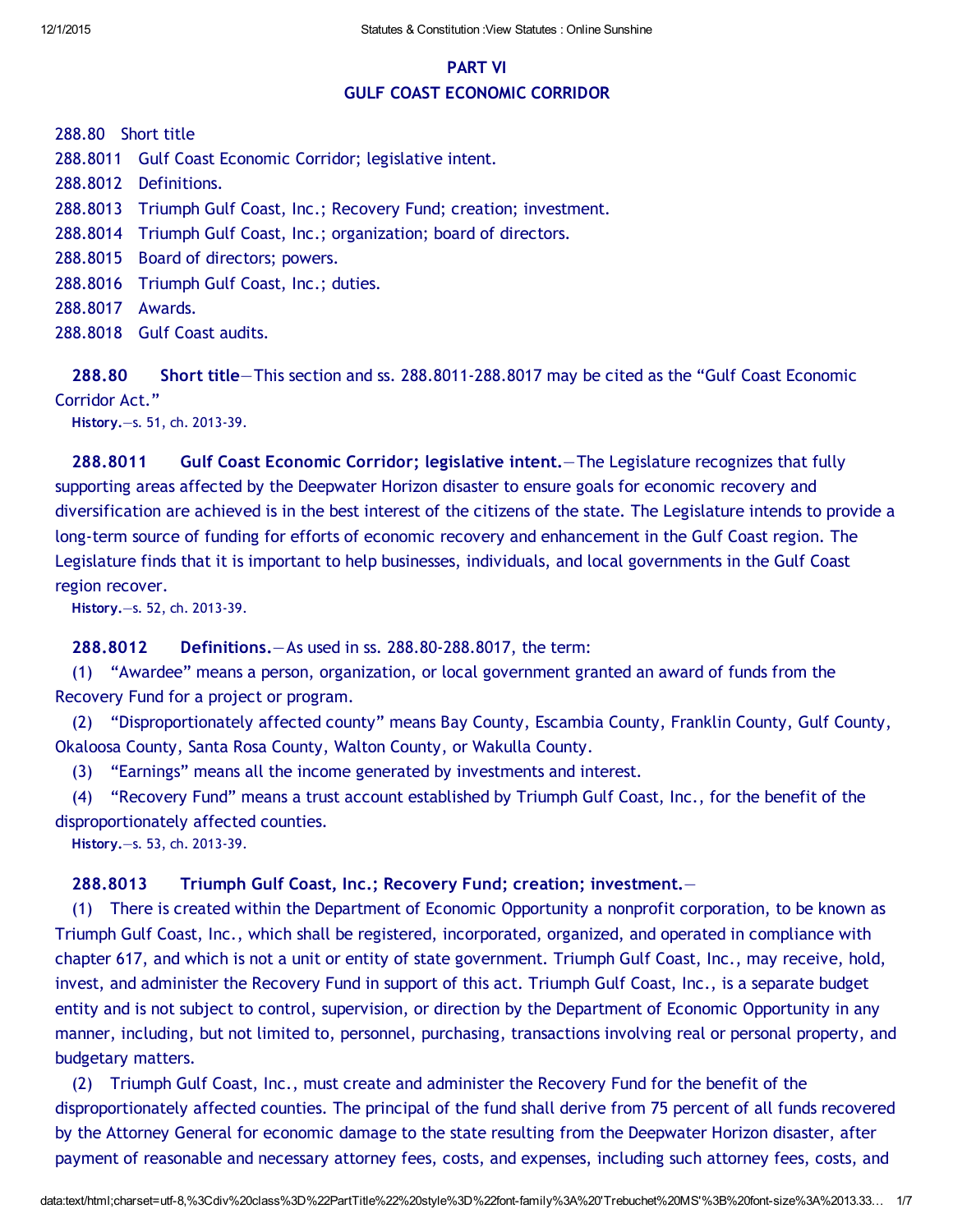expenses pursuant to s. 16.0155.

(3) The Recovery Fund must be maintained as a long‐term and stable source of revenue, which shall decline over a 30‐year period in equal amounts each year. Triumph Gulf Coast, Inc., shall establish a trust account at a federally insured financial institution to hold funds and make deposits and payments. Earnings generated by investments and interest of the fund, plus the amount of principal available each year, shall be available to make awards pursuant to this act and pay administrative costs. Earnings shall be accounted for separately from principal funds set forth in subsection (2). Administrative costs are limited to 2.25 percent of the earnings in a calendar year. Administrative costs include payment of investment fees, travel and per diem expenses of board members, audits, salary or other costs for employed or contracted staff, including required staff under s. 288.8014(9), and other allowable costs. Any funds remaining in the Recovery Fund after 30 years shall revert to the State Treasury.

(4) Triumph Gulf Coast, Inc., shall invest and reinvest the principal of the Recovery Fund in accordance with s. 617.2104, in such a manner not to subject the funds to state or federal taxes, and consistent with an investment policy statement adopted by the corporation.

(a) The board of directors shall formulate an investment policy governing the investment of the principal of the Recovery Fund. The policy shall pertain to the types, kinds, or nature of investment of any of the funds, and any limitations, conditions or restrictions upon the methods, practices, or procedures for investment, reinvestments, purchases, sales, or exchange transactions, provided such policies shall not conflict with nor be in derogation of any state constitutional provision or law. The policy shall be formulated with the advice of the financial advisor in consultation with the State Board of Administration.

(b) Triumph Gulf Coast, Inc., must competitively procure one or more money managers, under the advice of the financial advisor in consultation with the State Board of Administration, to invest the principal of the Recovery Fund. The applicant manager or managers may not include representatives from the financial institution housing the trust account for the Recovery Fund. The applicant manager or managers must present a plan to invest the Recovery Fund to maximize earnings while prioritizing the preservation of Recovery Fund principal. Any agreement with a money manager must be reviewed by Triumph Gulf Coast, Inc., for continuance at least every 5 years. Plans should include investment in technology and growth businesses domiciled in, or that will be domiciled in, this state or businesses whose principal address is in this state.

(c) Costs and fees for investment services shall be deducted from the earnings as administrative costs. Fees for investment services shall be no greater than 150 basis points.

(d) Annually, Triumph Gulf Coast, Inc., shall cause an audit to be conducted of the investment of the Recovery Fund by the independent certified public accountant retained in s. 288.8014. The expense of such audit shall be paid from earnings for administrative purposes.

(5) Triumph Gulf Coast, Inc., shall report on June 30 and December 30 each year to the Governor, the President of the Senate, and the Speaker of the House of Representatives on the financial status of the Recovery Fund and its investments, the established priorities, the project and program selection process, including a list of all submitted projects and reasons for approval or denial, and the status of all approved awards.

(6) The Auditor General shall conduct an operational audit of the Recovery Fund and Triumph Gulf Coast, Inc., annually. Triumph Gulf Coast, Inc., shall provide to the Auditor General any detail or supplemental data required.

History.—s. 54, ch. 2013‐39; s. 7, ch. 2014‐218.

### 288.8014 Triumph Gulf Coast, Inc.; organization; board of directors.—

(1) Triumph Gulf Coast, Inc., is subject to the provisions of chapter 119 relating to public records and those provisions of chapter 286 relating to public meetings and records.

(2) Triumph Gulf Coast, Inc., shall be governed by a 5‐member board of directors. Each of the Trustees of the State Board of Administration, the President of the Senate, and the Speaker of the House of Representatives shall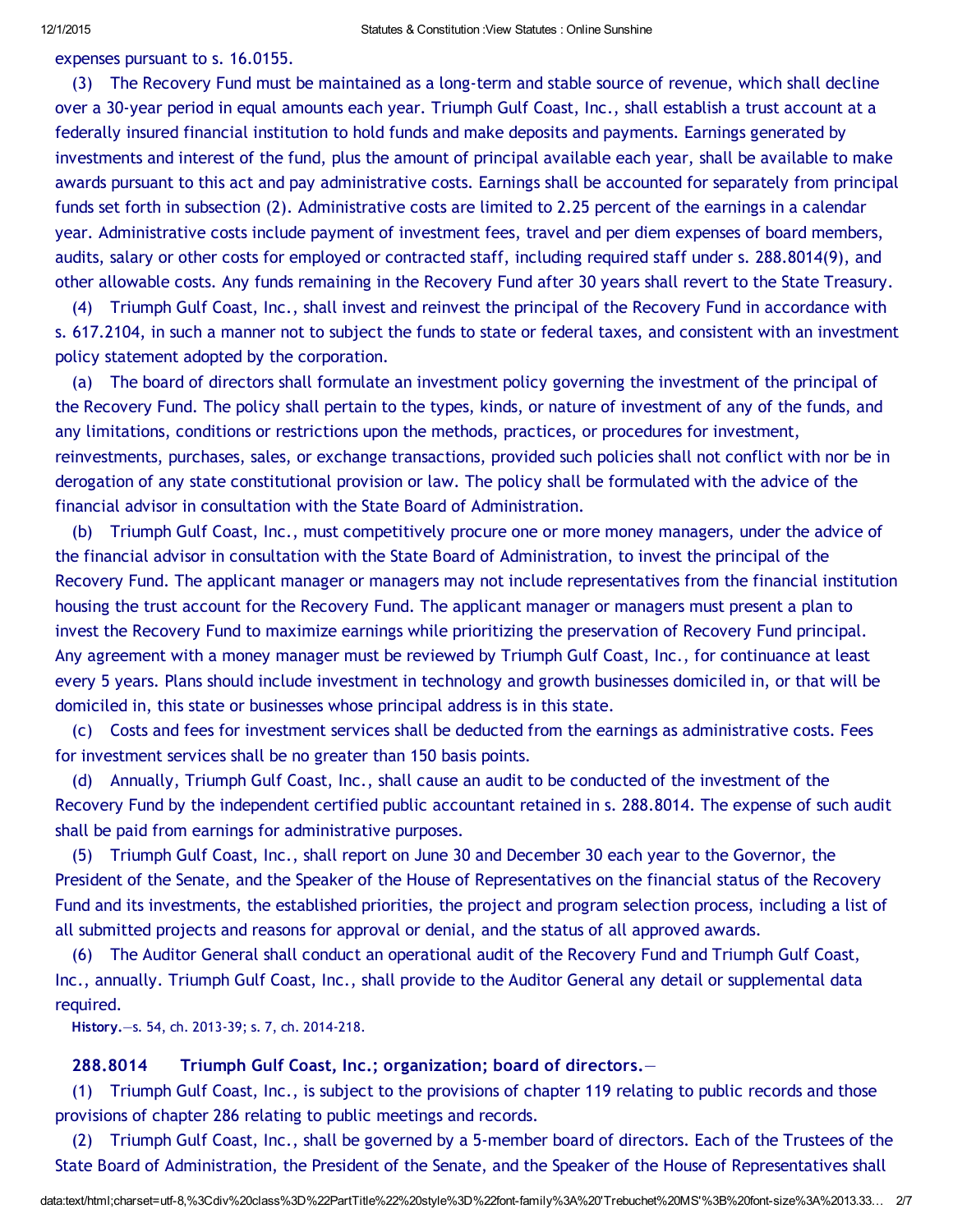#### 12/1/2015 Statutes & Constitution :View Statutes : Online Sunshine

each appoint one member from the private sector. The board of directors shall annually elect a chairperson from among the board's members. The chairperson may be removed by a majority vote of the members. His or her successor shall be elected to serve for the balance of the removed chairperson's term. The chairperson is responsible to ensure records are kept of the proceedings of the board of directors and is the custodian of all books, documents, and papers filed with the board; the minutes of meetings of the board; and the official seal of Triumph Gulf Coast, Inc.

(3) Notwithstanding s. 20.052(4)(c), each initial appointment to the board of directors by the Board of Trustees of the State Board of Administration shall serve for a term that ends 4 years after the Legislature appropriates funds to the Recovery Fund. To achieve staggered terms among the members of the board, each initial appointment to the board of directors by the President of the Senate and the Speaker of the House of Representatives shall serve for a term that ends 5 years after the Legislature appropriates funds to the Recovery Fund. Thereafter, each member of the board of directors shall serve for a term of 4 years. A member is not eligible for reappointment to the board, except, however, any member appointed to fill a vacancy for a term of 2 years or less may be reappointed for an additional term of 4 years. The initial appointments to the board must be made by November 15, 2013. Vacancies on the board of directors shall be filled by the officer who originally appointed the member. A vacancy that occurs before the scheduled expiration of the term of the member shall be filled for the remainder of the unexpired term.

(4) The Legislature determines that it is in the public interest for the members of the board of directors to be subject to the requirements of ss. 112.313, 112.3135, and 112.3143, notwithstanding the fact that the board members are not public officers or employees. For purposes of those sections, the board members shall be considered to be public officers or employees. In addition to the postemployment restrictions of s. 112.313(9), a person appointed to the board of directors must agree to refrain from having any direct interest in any contract, franchise, privilege, project, program, or other benefit arising from an award by Triumph Gulf Coast, Inc., during the term of his or her appointment and for 2 years after the termination of such appointment. It is a misdemeanor of the first degree, punishable as provided in s. 775.082 or s. 775.083, for a person to accept appointment to the board of directors in violation of this subsection or to accept a direct interest in any contract, franchise, privilege, project, program, or other benefit granted by Triumph Gulf Coast, Inc., to an awardee within 2 years after the termination of his or her service on the board. Further, each member of the board of directors who is not otherwise required to file financial disclosure under s. 8, Art. II of the State Constitution or s. 112.3144 shall file disclosure of financial interests under s. 112.3145.

(5) Each member of the board of directors shall serve without compensation, but shall receive travel and per diem expenses as provided in s. 112.061 while in the performance of his or her duties.

(6) Each member of the board of directors is accountable for the proper performance of the duties of office, and each member owes a fiduciary duty to the people of the state to ensure that awards provided are disbursed and used, and investments are made, as prescribed by law and contract. An appointed member of the board of directors may be removed by the officer that appointed the member for malfeasance, misfeasance, neglect of duty, incompetence, permanent inability to perform official duties, unexcused absence from three consecutive meetings of the board, arrest or indictment for a crime that is a felony or a misdemeanor involving theft or a crime of dishonesty, or pleading nolo contendere to, or being found guilty of, any crime.

(7) The board of directors shall meet at least quarterly, upon the call of the chairperson or at the request of a majority of the membership, to review the Recovery Fund, establish and review priorities for economic recovery in disproportionately affected counties, and determine use of the earnings available. A majority of the members of the board of directors constitutes a quorum. Members may not vote by proxy.

(8) The executive director of the Department of Economic Opportunity, or his or her designee, the secretary of the Department of Environmental Protection, or his or her designee, and the chair of the Committee of 8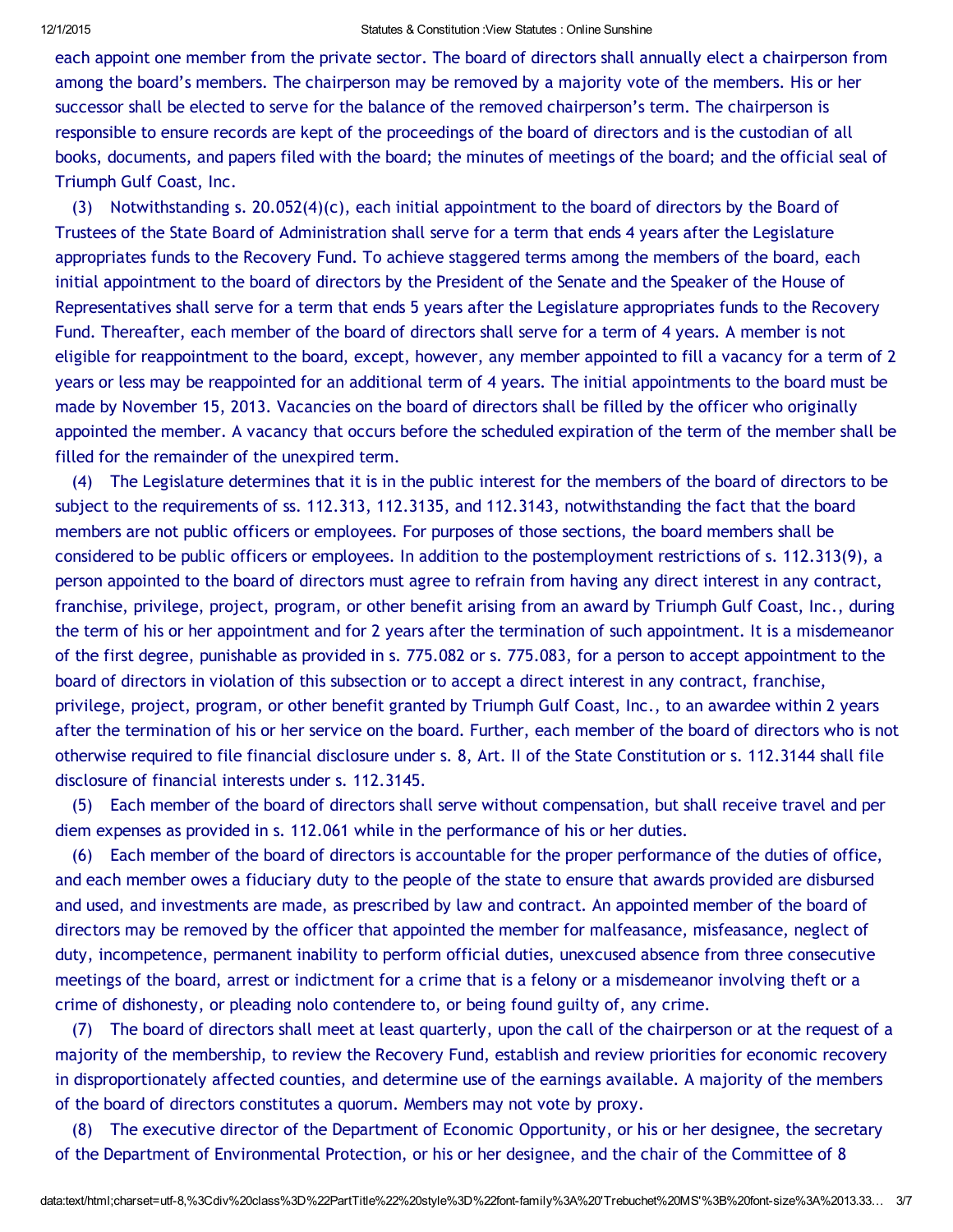Disproportionally Affected Counties, or his or her designee, shall be available to consult with the board of directors and may be requested to attend meetings of the board of directors. These individuals shall not be permitted to vote on any matter before the board.

(9)(a) Triumph Gulf Coast, Inc., is permitted to hire or contract for all staff necessary to the proper execution of its powers and duties to implement this act. The corporation is required to retain:

1. An independent certified public accountant licensed in this state pursuant to chapter 473 to inspect the records of and to annually audit the expenditure of the earnings and available principal disbursed by Triumph Gulf Coast, Inc.

2. An independent financial advisor to assist Triumph Gulf Coast, Inc., in the development and implementation of a strategic plan consistent with the requirements of this act.

3. An economic advisor who will assist in the award process, including the development of priorities, allocation decisions, and the application and process; will assist the board in determining eligibility of award applications and the evaluation and scoring of applications; and will assist in the development of award documentation.

4. A legal advisor with expertise in not‐for‐profit investing and contracting and who is a member of The Florida Bar to assist with contracting and carrying out the intent of this act.

(b) Triumph Gulf Coast, Inc., shall require all employees of the corporation to comply with the code of ethics for public employees under part III of chapter 112. Retained staff under paragraph (a) must agree to refrain from having any direct interest in any contract, franchise, privilege, project, program, or other benefit arising from an award by Triumph Gulf Coast, Inc., during the term of his or her appointment and for 2 years after the termination of such appointment.

(c) Retained staff under paragraph (a) shall be available to consult with the board of directors and shall attend meetings of the board of directors. These individuals shall not be permitted to vote on any matter before the board.

History.—s. 55, ch. 2013‐39; s. 8, ch. 2014‐218.

288.8015 Board of directors; powers.—In addition to the powers and duties prescribed in chapter 617 and the articles and bylaws adopted in compliance with that chapter, the board of directors may:

(1) Make and enter into contracts and other instruments necessary or convenient for the exercise of its powers and functions.

(2) Make expenditures including any necessary administrative expenditure from earnings consistent with its powers.

(3) Adopt, use, and alter a common corporate seal. Notwithstanding any provision of chapter 617 to the contrary, this seal is not required to contain the words "corporation not for profit."

(4) Adopt, amend, and repeal bylaws, not inconsistent with the powers granted to it or the articles of incorporation, for the administration of the activities of Triumph Gulf Coast, Inc., and the exercise of its corporate powers.

(5) Use the state seal, notwithstanding the provisions of s. 15.03, when appropriate, for standard corporate identity applications. Use of the state seal is not intended to replace use of a corporate seal as provided in this section.

Under no circumstances may the credit of the State of Florida be pledged on behalf of Triumph Gulf Coast, Inc. History.—s. 56, ch. 2013‐39.

288.8016 Triumph Gulf Coast, Inc.; duties.—Triumph Gulf Coast, Inc., shall have the following duties: (1) Manage responsibly and prudently all funds received, and ensure that the use of such funds is in accordance with all applicable laws, bylaws, or contractual requirements.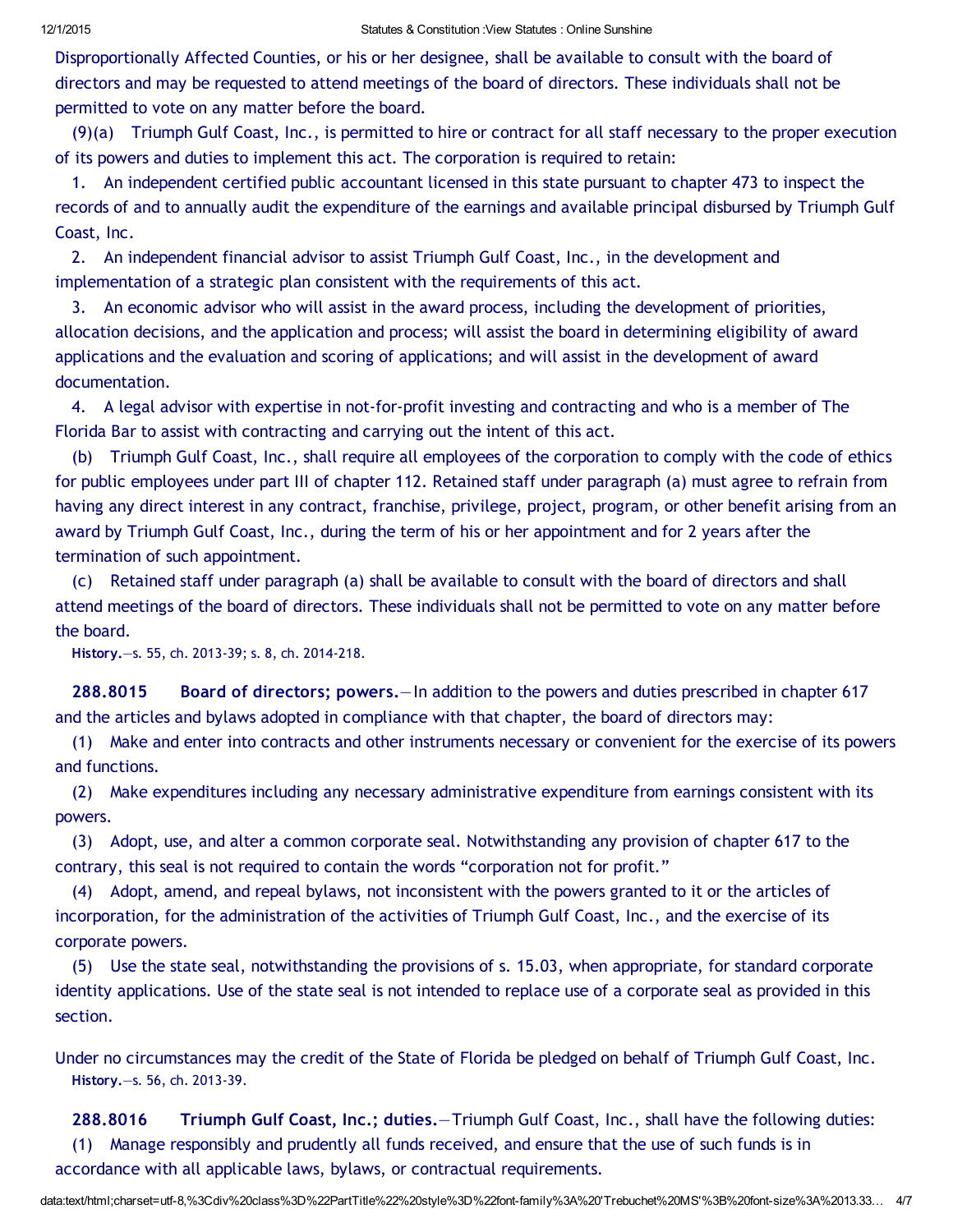(2) Administer the program created under this act.

(3) Monitor, review, and annually evaluate awardees and their projects or programs to determine whether an award should be continued, terminated, reduced, or increased.

(4) Operate in a transparent manner, providing public access to information, notice of meetings, awards, and the status of projects and programs. To this end, Triumph Gulf Coast, Inc., shall maintain a website that provides public access to this information.

History.—s. 57, ch. 2013‐39.

### 288.8017 Awards.—

(1) Triumph Gulf Coast, Inc., shall make awards from available earnings and principal derived under s. 288.8013(2) to projects or programs that meet the priorities for economic recovery, diversification, and enhancement of the disproportionately affected counties, notwithstanding s. 377.43. Awards may be provided for:

(a) Ad valorem tax reduction within disproportionately affected counties;

(b) Payment of impact fees adopted pursuant to s. 163.31801 and imposed within disproportionately affected counties;

(c) Administrative funding for economic development organizations located within the disproportionately affected counties;

(d) Local match requirements of ss. 288.0655, 288.0659, 288.1045, and 288.106 for projects in the disproportionately affected counties;

(e) Economic development projects in the disproportionately affected counties;

(f) Infrastructure projects that are shown to enhance economic development in the disproportionately affected counties;

(g) Grants to local governments in the disproportionately affected counties to establish and maintain equipment and trained personnel for local action plans of response to respond to disasters, such as plans created for the Coastal Impacts Assistance Program;

(h) Grants to support programs of excellence that prepare students for future occupations and careers at K‐20 institutions that have home campuses in the disproportionately affected counties. Eligible programs include those that increase students' technology skills and knowledge; encourage industry certifications; provide rigorous, alternative pathways for students to meet high school graduation requirements; strengthen career readiness initiatives; fund high‐demand programs of emphasis at the bachelor's and master's level designated by the Board of Governors; and, similar to or the same as talent retention programs created by the Chancellor of the State University System and the Commission of Education, encourage students with interest or aptitude for science, technology, engineering, mathematics, and medical disciplines to pursue postsecondary education at a state university within the disproportionately affected counties; and

(i) Grants to the tourism entity created under s. 288.1226 for the purpose of advertising and promoting tourism, Fresh From Florida, or related content on behalf of one or all of the disproportionately affected counties.

(2) Triumph Gulf Coast, Inc., shall establish an application procedure for awards and a scoring process for the selection of projects and programs that have the potential to generate increased economic activity in the disproportionately affected counties, giving priority to projects and programs that:

(a) Generate maximum estimated economic benefits, based on tools and models not generally employed by economic input‐output analyses, including cost‐benefit, return‐on‐investment, or dynamic scoring techniques to determine how the long‐term economic growth potential of the disproportionately affected counties may be enhanced by the investment.

(b) Increase household income in the disproportionately affected counties above national average household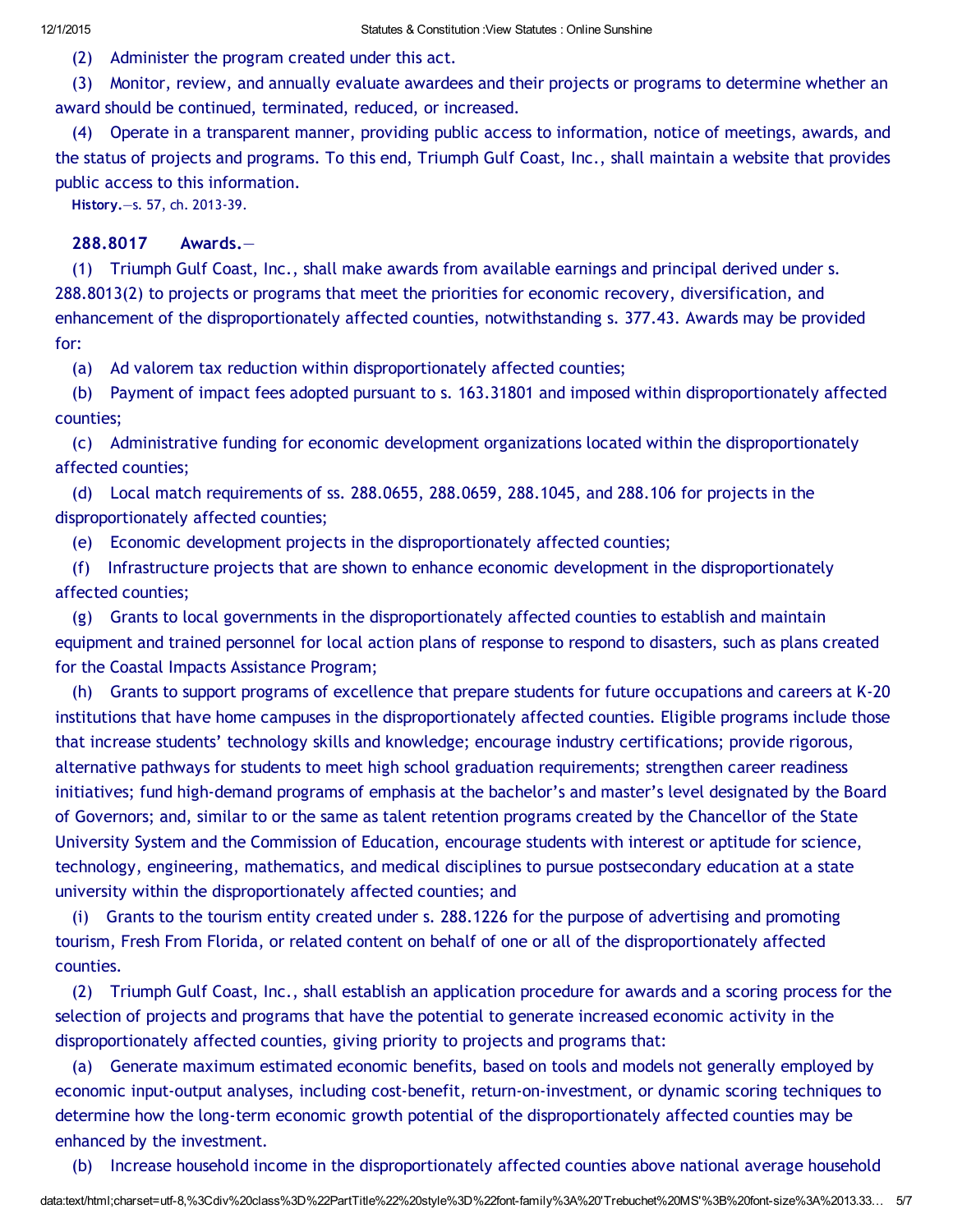income.

- (c) Expand high growth industries or establish new high growth industries in the region.
- 1. Industries that are supported must have strong growth potential in the disproportionately affected counties.

2. An industry's growth potential is defined based on a detailed review of the current industry trends nationally and the necessary supporting asset base for that industry in the disproportionately affected counties region.

(d) Leverage or further enhance key regional assets, including educational institutions, research facilities, and military bases.

(e) Partner with local governments to provide funds, infrastructure, land, or other assistance for the project.

- (f) Have investment commitments from private equity or private venture capital funds.
- (g) Provide or encourage seed stage investments in start‐up companies.

(h) Provide advice and technical assistance to companies on restructuring existing management, operations, or production to attract advantageous business opportunities.

- (i) Benefit the environment in addition to the economy.
- (j) Provide outcome measures for programs of excellence support, including terms of intent and metrics.

(k) Partner with K‐20 educational institutions or school districts located within the disproportionately affected counties.

(l) Partner with convention and visitor bureaus, tourist development councils, or chambers of commerce located within the disproportionately affected counties.

(3) Triumph Gulf Coast, Inc., may make awards as applications are received or may establish application periods for selection. Awards may not be used to finance 100 percent of any project or program. Triumph Gulf Coast, Inc., may require a one‐to‐one private‐sector match or higher for an award, if applicable and deemed prudent by the board of directors. An awardee may not receive all of the earnings or available principal in any given year.

(4) A contract executed by Triumph Gulf Coast, Inc., with an awardee must include provisions requiring a performance report on the contracted activities, must account for the proper use of funds provided under the contract, and must include provisions for recovery of awards in the event the award was based upon fraudulent information or the awardee is not meeting the performance requirements of the award. Awardees must regularly report to Triumph Gulf Coast, Inc., the status of the project or program on a schedule determined by the corporation.

History.—s. 58, ch. 2013‐39.

## 288.8018 Gulf Coast audits.—

(1) The scope of a financial audit conducted pursuant to s. 218.39 shall include funds related to the Deepwater Horizon oil spill for any year in which a local government entity receives or expends funds related to the Deepwater Horizon oil spill, including any funds under s. 288.8017 or under 33 U.S.C. s. 1321(t). The scope of review for these funds shall include, but is not limited to, compliance with state and federal laws related to the receipt and expenditure of these funds.

(2) Every 2 years, the Auditor General shall conduct an operational audit, as defined in s. 11.45, of a local government entity's funds related to the Deepwater Horizon oil spill to evaluate the local government entity's performance in administering laws, policies, and procedures governing the expenditure of funds related to the Deepwater Horizon oil spill in an efficient and effective manner. The scope of review shall include, but is not limited to, evaluating internal controls, internal audit functions, reporting and performance requirements required for use of the funds, and compliance with state and federal law. The audit shall include any funds the local government entity receives or expends related to the Deepwater Horizon oil spill, including any funds under s. 288.8017 or under 33 U.S.C. s. 1321(t).